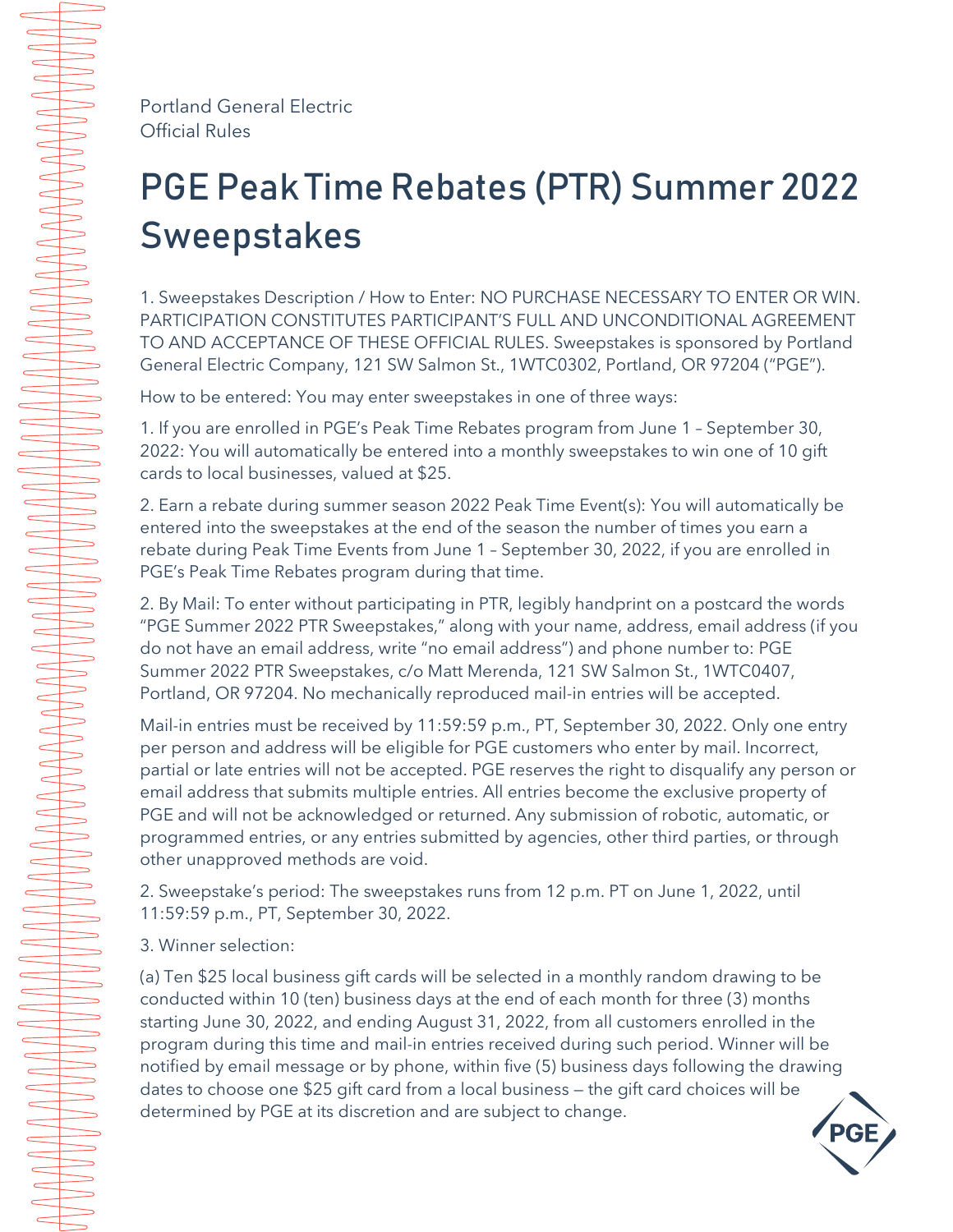(b) Five (5) gift cards, each valued at \$200, will be selected in a random drawing to be conducted within 10 (ten) business days following September 30, 2022, from all eligible entries received during the entire sweepstakes period.

Odds of winning depend on the number of Peak Time Event rebates earned during the sweepstakes period for eligible customers and mail-in entries received. Winner will be notified by email message or by phone, within five (5) business days following the drawing date.

AAAAAAAAAAAAAA

 $\implies$ 

 $\implies$ 

 $\Rightarrow$ 

 $\Rightarrow$ 

 $\Rightarrow$ 

 $\overbrace{\phantom{1232211}}$ 

 $\subset$  $\begin{array}{c}\n\hline\n\end{array}$  $\begin{array}{c}\n\end{array}$  $\overline{\phantom{0}}$ 

 $\begin{array}{c}\n\hline\n\end{array}$  $\overbrace{\phantom{aaaaa}}$  $\overbrace{\phantom{aaaaa}}$ 

 $\overline{\phantom{0}}$ 

 $\overline{\phantom{0}}$  4. Requirements of winner: Winners of the PTR Summer 2022 Sweepstakes may be required to sign and return a release of liability, declaration of eligibility, and, where lawful, a publicity consent agreement, within ten (10) days after notification. By accepting and/or using prizes, winner agrees to the use of his/her/their name, voice and/or likeness for the purpose of advertising, trade, or promotion without further compensation, unless prohibited by law. If a selected potential winner cannot be contacted, is ineligible, fails to claim the prizes, or fails to return the completed and executed declaration and releases as required within the time prescribed, prizes will be forfeited, and an alternate potential winner selected. In the event of a dispute regarding who submitted an online entry, the entry will be deemed submitted by the authorized account holder of the email account. Sponsors reserve the right to request proof that potential winner is the authorized account holder of the email account.

5. Prizes: Thirty (30) \$25 local business gift cards and five (5) gift cards each valued at \$200 will be sweepstake prizes. No alternative prize, cash or other substitution is permitted. All federal, state, and local taxes, fees and duties are the sole responsibility of the winner.

6. Eligibility: Sweepstakes is open only to persons who are 21 years of age or older and are legal residents of the United States residing in the State of Oregon for the duration of the sweepstakes period. To be eligible to win the PGE Summer 2022 PTR Sweepstakes, participants must currently be a registered account holder of Portland General Electric's services during the sweepstakes period.

Employees, officers, directors and agents of PGE, its parent companies, affiliates, subsidiaries, advertising, promotion and fulfillment agencies, their immediate family members and persons living in their same household, are not eligible to participate in the sweepstakes. Void where prohibited. All federal, state and local laws and regulations apply. The winner may choose to give the prize as a gift to another person.

7. General conditions: NO PURCHASE NECESSARY TO ENTER OR WIN. By entering, participant accepts and agrees to be bound by these rules and by the decision of PGE, which shall be final and binding in all respects. PGE reserves the right to disqualify any person or email address that PGE determines to be in violation of any term contained in these Official Rules. PGE reserves the right to modify these rules for clarification purposes without materially affecting the terms and conditions of the sweepstakes. PGE reserves the right to cancel this sweepstakes at any time without obligation or prior notice. By entering, each participant agrees to be bound by these Official Rules and the decisions of PGE, which shall be final.

8. Limitations of liability: PGE and its employees, officers, directors, shareholders, agents and representatives of PGE, its parent companies, affiliates, subsidiaries, advertising, promotion, and agencies and legal advisors are not responsible for and shall not be liable for: (i) late, lost, delayed, damaged, misdirected, stolen, incomplete, illegible, unintelligit **RGE**